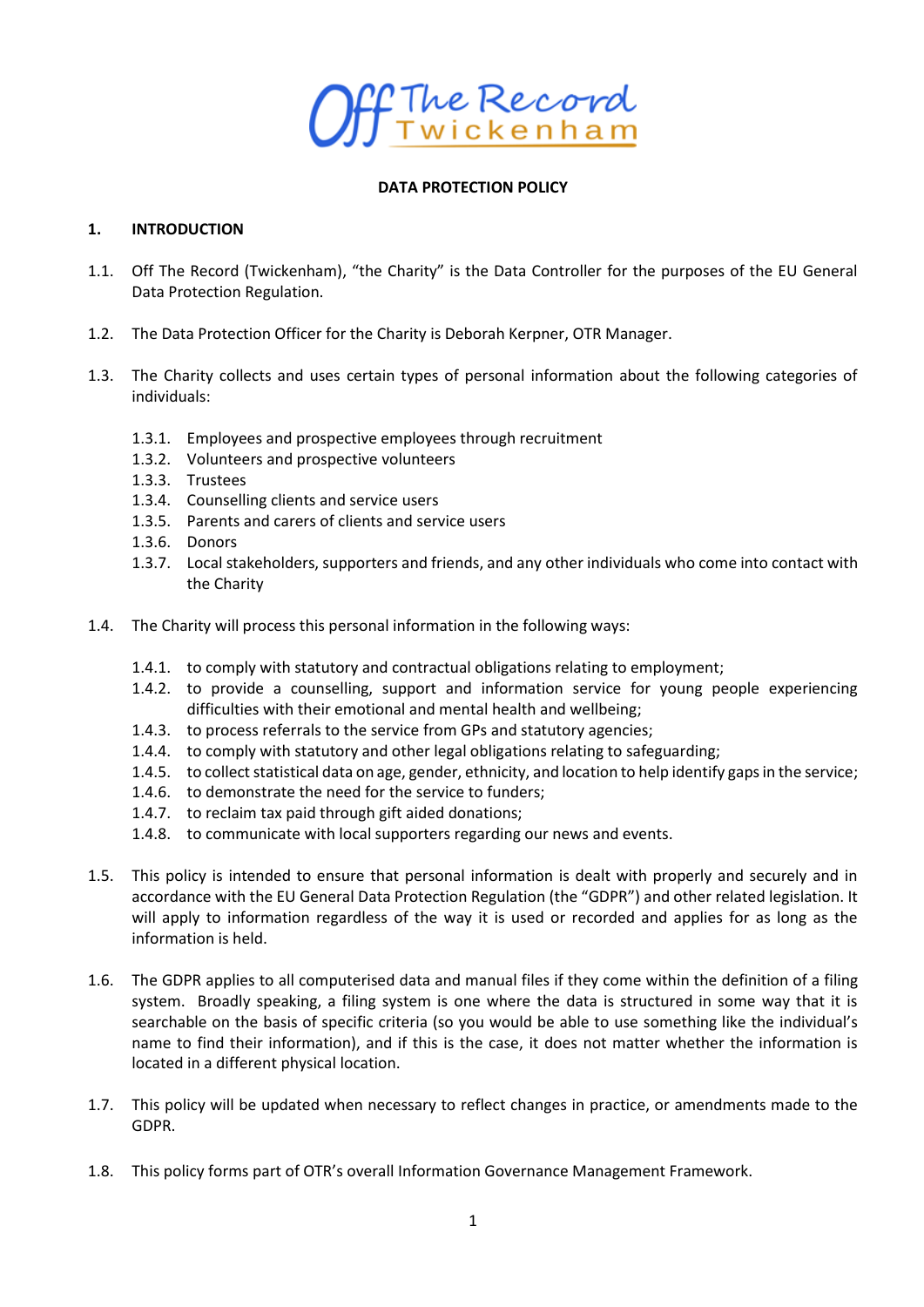## **2. PERSONAL DATA**

- 2.1. 'Personal data' is information that identifies an individual, and includes information that would identify an individual to the person to whom it is disclosed because of any special knowledge that they have or can obtain. A sub-set of personal data is known as 'special category personal data'. This special category data is information that relates to:
	- 2.1.1. race or ethnic origin;
	- 2.1.2. political opinions;
	- 2.1.3. religious or philosophical beliefs;
	- 2.1.4. trade union membership;
	- 2.1.5. physical or mental health;
	- 2.1.6. an individual's sex life or sexual orientation;
	- 2.1.7. genetic or biometric data for the purpose of uniquely identifying a natural person.
- 2.2. Special Category information is given special protection, and additional safeguards apply if this information is to be collected and used.
- 2.3. Information relating to criminal convictions shall only be held and processed where there is legal authority to do so.

# **3. THE DATA PROTECTION PRINCIPLES**

- 3.1. The six data protection principles as laid down in the GDPR are followed at all times:
	- 3.1.1. personal data shall be processed fairly, lawfully and in a transparent manner, and processing shall not be lawful unless one of the processing conditions can be met;
	- 3.1.2. personal data shall be collected for specific, explicit, and legitimate purposes, and shall not be further processed in a manner incompatible with those purposes;
	- 3.1.3. personal data shall be adequate, relevant, and limited to what is necessary for the purpose(s) for which it is being processed;
	- 3.1.4. personal data shall be accurate and, where necessary, kept up to date;
	- 3.1.5. personal data processed for any purpose(s) shall not be kept for longer than is necessary for that purpose/those purposes;
	- 3.1.6. personal data shall be processed in such a way that ensures appropriate security of the data, including protection against unauthorised or unlawful processing and against accidental loss, destruction, or damage, using appropriate technical or organisational measures.
- 3.2. In addition to this, the Charity is committed to ensuring that at all times, anyone dealing with personal data shall be mindful of the individual's rights under the law (as explained in more detail in paragraphs 7 and 8 below).
- 3.3. The Charity is committed to complying with the principles in 3.1 at all times. This means that the Charity will:
	- 3.3.1. inform individuals as to the purpose of collecting any information from them, as and when we ask for it;
	- 3.3.2. be responsible for checking the quality and accuracy of the information;
	- 3.3.3. regularly review the records held to ensure that information is not held longer than is necessary, and that it has been held in accordance with our records retention policy;
	- 3.3.4. ensure that when information is authorised for disposal it is done appropriately;
	- 3.3.5. ensure appropriate security measures to safeguard personal information whether it is held in paper files or on our computer system, and follow the relevant security requirements at all times;
	- 3.3.6. share personal information with others only when it is necessary and legally appropriate to do so;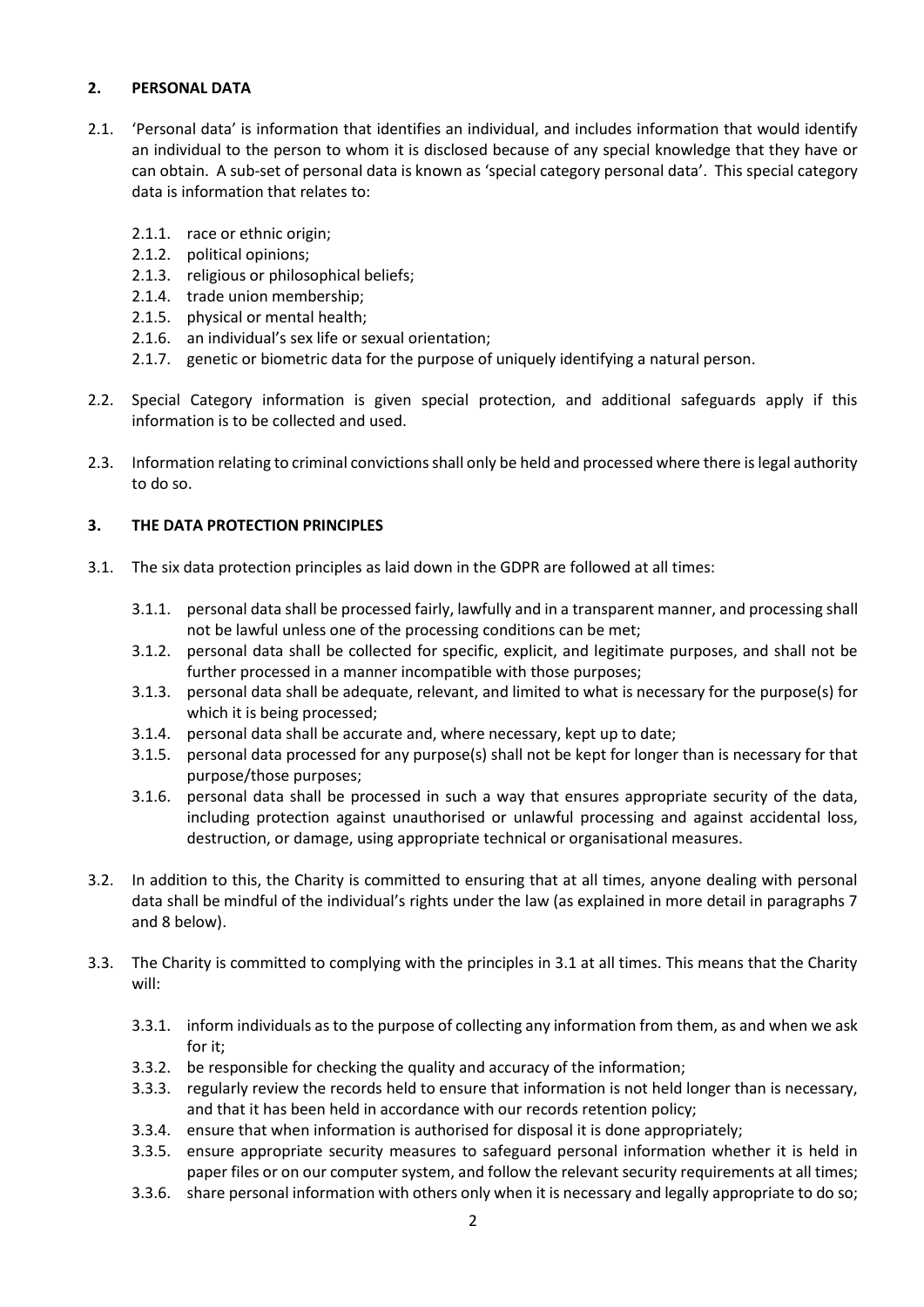- 3.3.7. set out clear procedures for responding to requests for access to personal information known as subject access requests;
- 3.3.8. report any breaches of the GDPR in accordance with the procedure in paragraph 9 below.

# **4. CONDITIONS FOR PROCESSING IN THE FIRST DATA PROTECTION PRINCIPLE**

- 4.1.1. The individual has given consent that is specific to the particular type of processing activity, and that consent is informed, unambiguous and freely given;
- 4.1.2. The processing is necessary for the performance of a contract, to which the individual is a party, or is necessary for the purpose of taking steps with regard to entering into a contract with the individual, at their request;
- 4.1.3. The processing is necessary for the performance of a legal obligation to which we are subject;
- 4.1.4. The processing is necessary to protect the vital interests of the individual or another;
- 4.1.5. The processing is necessary for the performance of a task carried out in the public interest, or in the exercise of official authority vested in us;
- 4.1.6. The processing is necessary for a legitimate interest of the Charity or that of a third party, except where this interest is overridden by the rights and freedoms of the individual concerned. More details of this are given in our Privacy Notice.

# **5. DISCLOSURE OF PERSONAL DATA**

- 5.1. The Charity does not sell, rent, share, or otherwise disclose personally identifiable information with any other parties except under the following conditions which represent the most usual reasons for the Charity to authorise disclosure of personal data to a third party:
	- 5.1.1. to give a confidential reference relating to a current or former employee, or volunteer;
	- 5.1.2. for the prevention or detection of crime;
	- 5.1.3. for the assessment of any tax or duty;
	- 5.1.4. where it is necessary to exercise a right or obligation conferred or imposed by law upon us (other than an obligation imposed by contract)
	- 5.1.5. for the purpose of, or in connection with, legal proceedings (including prospective legal proceedings);
	- 5.1.6. for the purpose of obtaining legal advice;
	- 5.1.7. for research, historical and statistical purposes where personal information will always be made anonymous
	- 5.1.8. when we believe that someone may be at risk of serious harm, when we might have to share personal information with other professionals or statutory agencies. This will only be done if informed consent is provided, or without consent if extreme circumstances necessitate it. In these circumstances, if a decision is made to disclose personal information, with or without consent, the information disclosed will be kept to a minimum and provided on a need to know basis only. Our **"Confidentiality Statement for Clients"** and **"Confidentiality Policy and Procedure"** explain the context for disclosure in these situations in more detail. Copies are available from the OTR Manager.
- 5.2. The Charity may receive requests from third parties (i.e. those other than the data subject, the Charity, and its employees) to disclose personal data it holds about individuals. This information will not generally be disclosed unless one of the specific exemptions under the GDPR which allow disclosure applies, or where disclosure is necessary for the legitimate interests of the third party concerned or the Charity.
- 5.3. All requests for the disclosure of personal data must be sent to the OTR Manager, who will review and decide whether to make the disclosure, ensuring that reasonable steps are taken to verify the identity of the requesting third party before making any disclosure.

## **6. SECURITY OF PERSONAL DATA**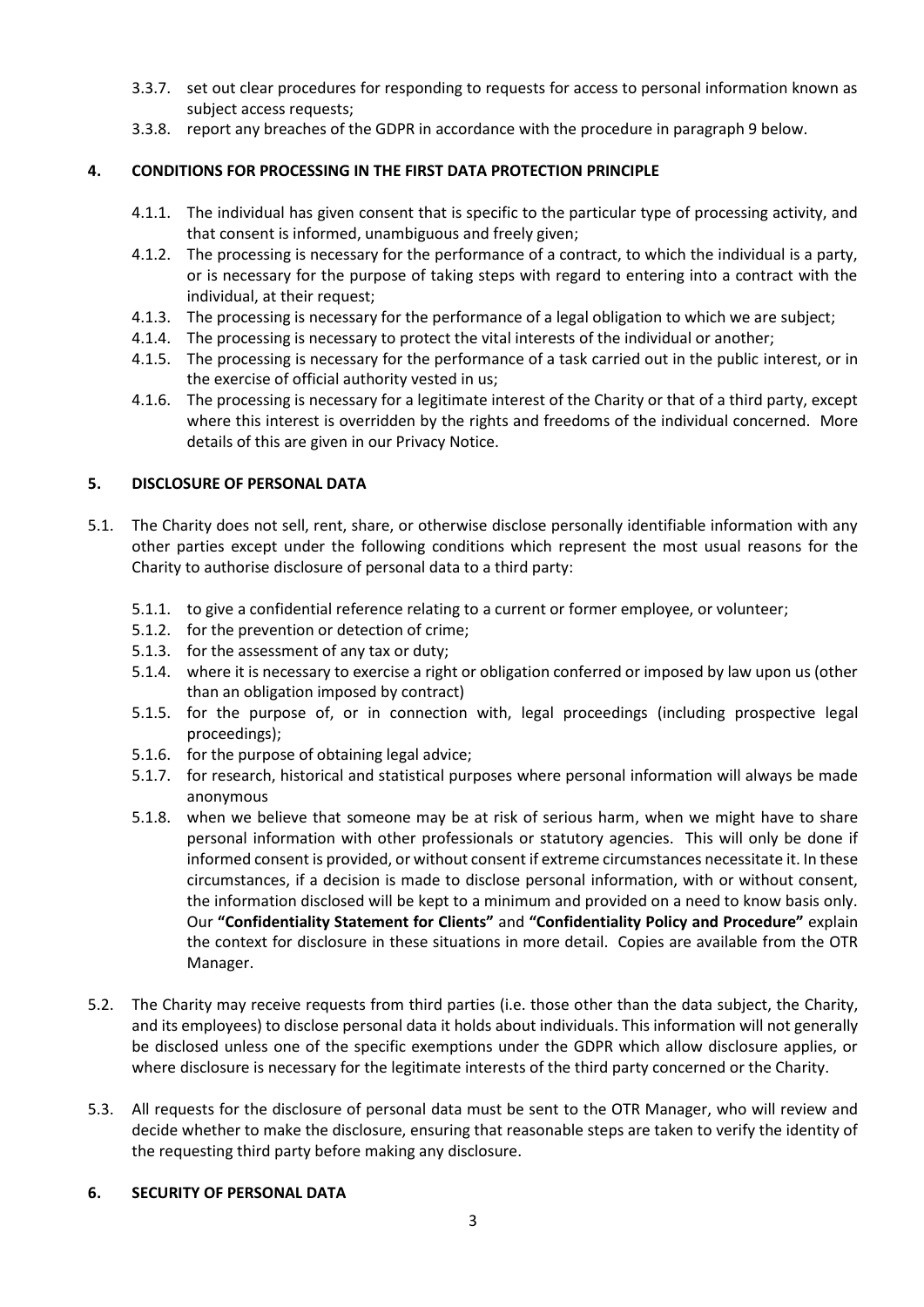6.1. The Charity will take reasonable steps to ensure that members of staff and volunteers will only have access to personal data where it is necessary for them to carry out their duties. The Charity will take all reasonable steps to ensure that personal information is held securely and is not accessible to unauthorised persons. We will use suitable physical, electronic and operational management procedures to safeguard the information we collect on paper, in digital format, and online. Access to information is restricted to staff, volunteers(and authorised trustees). Everyone who has access is appropriately trained to manage and safeguard personal information. Staff and volunteers will be made aware of this Policy and their duties under the GDPR as part of their induction.

#### **7. SUBJECT ACCESS REQUESTS**

- 7.1. Anybody who makes a request to see any personal information held about them by the Charity is making a subject access request. All information relating to the individual, including that held in electronic or manual files should be considered for disclosure, provided that they constitute a "filing system" (see clause 1.6).
- 7.2. All requests should be directed to the OTR Manager within 3 working days of receipt and must be dealt with in full without delay and at the latest within one month of receipt.
- 7.3. Where a child or young person does not have sufficient understanding to make his or her own request (usually those under the age of 12, or over 12 but with a special educational need which makes understanding their information rights more difficult), a person with parental responsibility can make a request on their behalf. The OTR Manager must, however, be satisfied that:
	- 7.3.1. the child or young person lacks sufficient understanding; and
	- 7.3.2. the request made on behalf of the child or young person is in their interests.
- 7.4. Any individual, including a child or young person with ownership of their own information rights, may appoint another person to request access to their records. In such circumstances the Charity must have written evidence that the individual has authorised the person to make the application and the OTR Manager must be confident of the identity of the individual making the request and of the authorisation of the individual to whom the request relates.
- 7.5. Access to records will be refused in instances where an exemption applies, for example, information sharing may place the individual at risk of significant harm or jeopardise police investigations into any alleged offence(s).
- 7.6. A subject access request may be made in writing or verbally. The Charity may ask for any further information reasonably required to locate the information.
- 7.7. An individual only has the automatic right to access information about themselves, and care will be taken not to disclose the personal data of third parties where consent has not been given, or where seeking consent would not be reasonable, and it would not be appropriate to release the information. Particular care must be taken in the case of any complaint or dispute to ensure confidentiality is protected.
- 7.8. All files must be reviewed by the OTR Manager before any disclosure takes place. Access will not be granted before this review has taken place.
- 7.9. Where all the data in a document cannot be disclosed a permanent copy will be made and the data obscured or retyped if this is more sensible. A copy of the full document and the altered document will be retained, with the reason why the document was altered.

#### **Exemptions to Access by Data Subjects**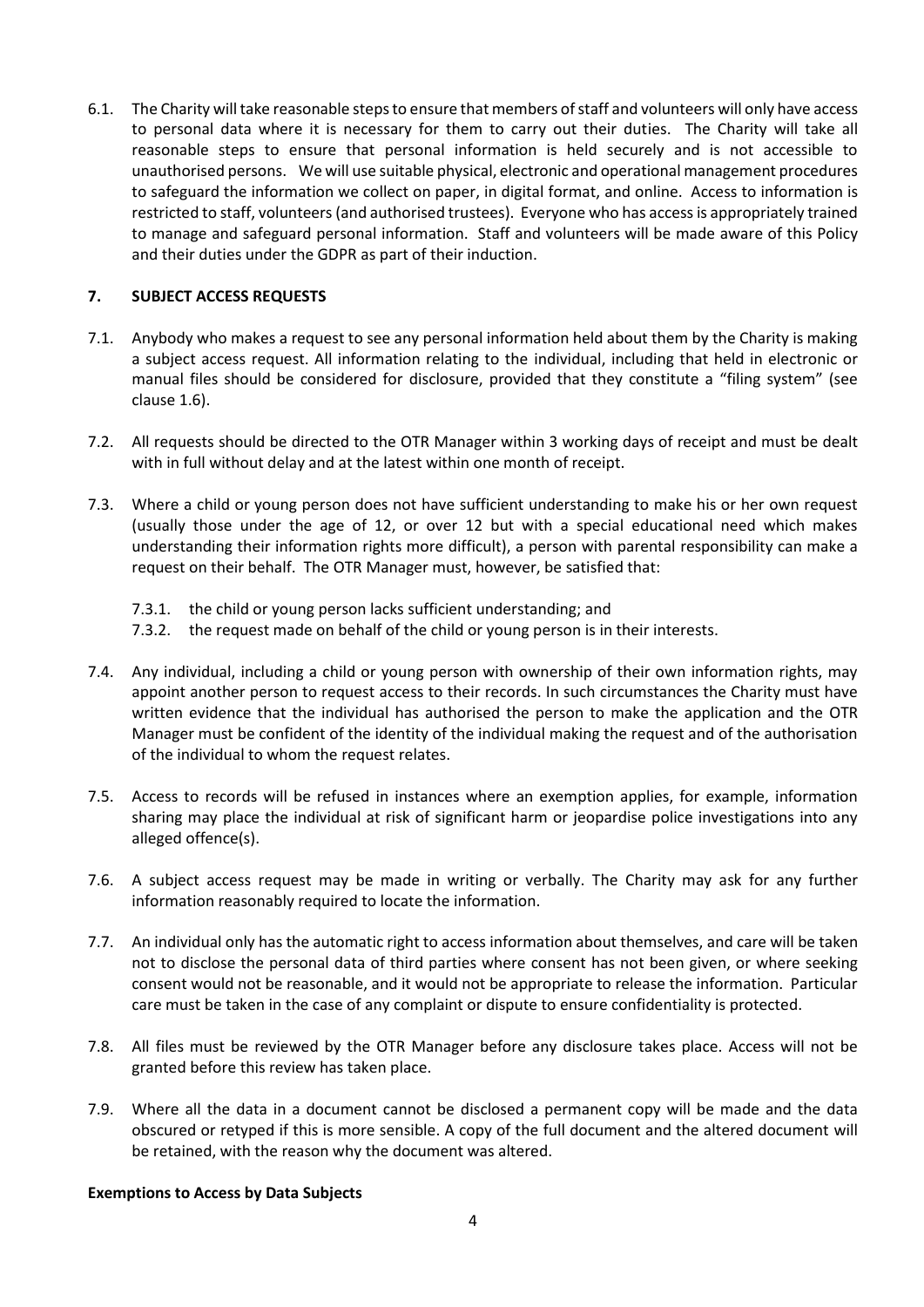7.10. Where a claim to legal professional privilege could be maintained in legal proceedings, the information is likely to be exempt from disclosure unless the privilege is waived.

#### **8. OTHER RIGHTS OF INDIVIDUALS**

- 8.1. The Charity has an obligation to comply with the rights of individuals under the law, and takes these rights seriously. The following section sets out how the Charity will comply with the rights to:
	- 8.1.1. object to processing;
	- 8.1.2. rectification;
	- 8.1.3. restrict processing
	- 8.1.4. erasure; and
	- 8.1.5. data portability.

### **Right to object to processing**

- 8.2. An individual has the right to object to the processing of their personal data on the grounds of pursuit of a public interest or legitimate interest (grounds 4.5 and 4.6 above) where they do not believe that those grounds are made out.
- 8.3. Where such an objection is made, it must be sent to the OTR Manager within 2 working days of receipt, and the OTR Manager will assess whether there are compelling legitimate grounds to continue processing which override the interests, rights and freedoms of the individuals, or whether the information is required for the establishment, exercise or defence of legal proceedings.
- 8.4. The OTR Manager shall be responsible for notifying the individual of the outcome of their assessment within one month of receipt of the objection.
- 8.5. Where personal data is being processed for direct marketing purposes an individual has the right to object at any time to processing of personal data concerning him or her for such marketing (which includes profiling to the extent that it is related to such direct marketing) and their personal data shall no longer be processed by the Charity for direct marketing purposes.

#### **Right to rectification**

- 8.6. An individual has the right to request the rectification of inaccurate data without undue delay. Where any request for rectification is received, it should be sent to the OTR Manager within 2 working days of receipt, and where adequate proof of inaccuracy is given, the data shall be amended as soon as reasonably practicable, and the individual notified.
- 8.7. Where there is a dispute as to the accuracy of the data, the request and reasons for refusal shall be noted alongside the data, and communicated to the individual. The individual shall be given the option of a review under the complaints procedure, or an appeal direct to the Information Commissioner.
- 8.8. An individual also has a right to have incomplete information completed by providing the missing data, and any information submitted in this way shall be updated without undue delay.

#### **Right to erasure**

8.9. Individuals have a right, in certain circumstances, to have data permanently erased without undue delay. This right arises in the following circumstances: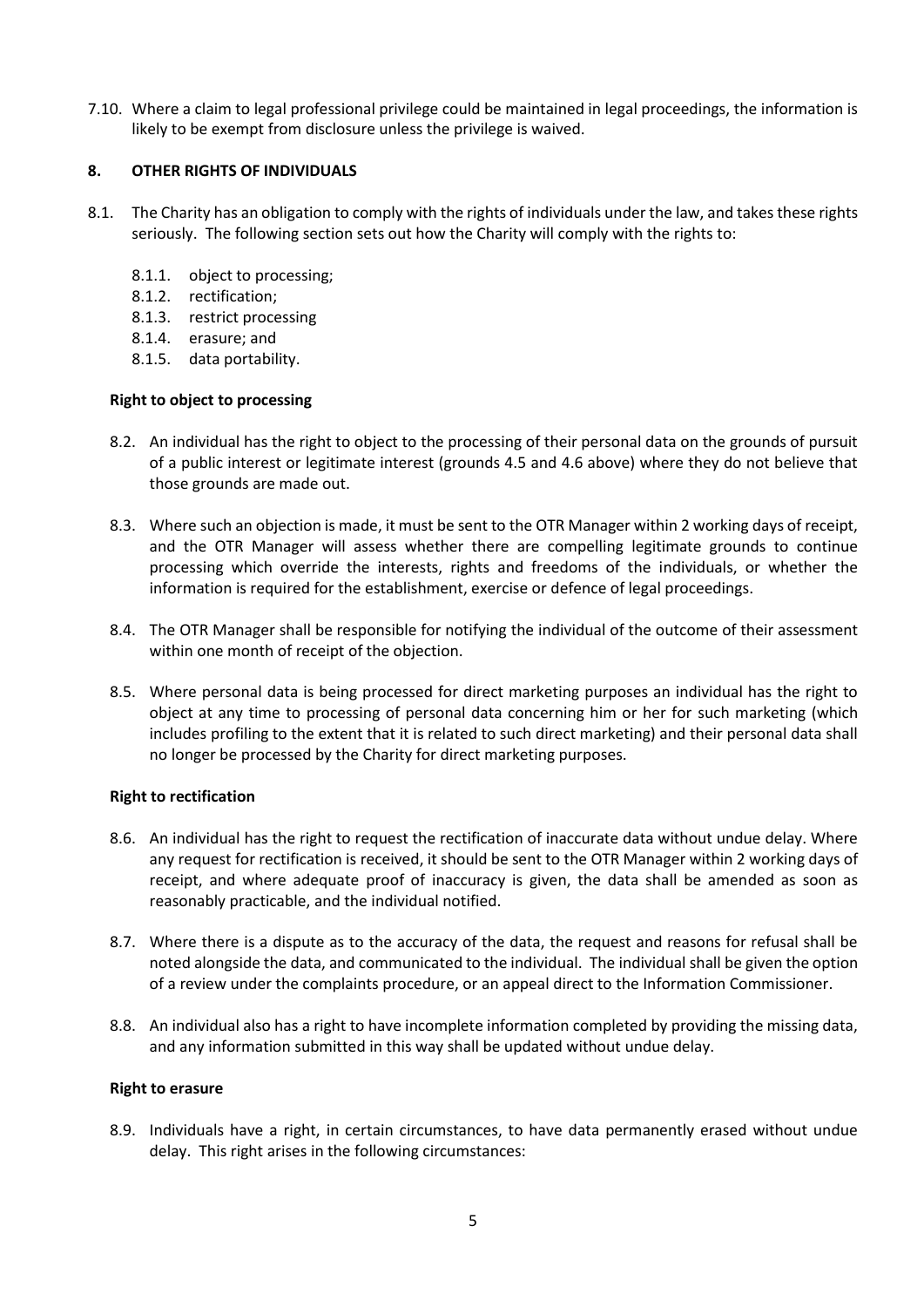- 8.9.1. where the personal data is no longer necessary for the purpose or purposes for which it was collected and processed;
- 8.9.2. where consent is withdrawn and there is no other legal basis for the processing;
- 8.9.3. where an objection has been raised under the right to object, and found to be legitimate;
- 8.9.4. where personal data is being unlawfully processed (usually where one of the conditions for processing cannot be met);
- 8.9.5. where there is a legal obligation on the Charity to delete.
- 8.10. The OTR Manager will make a decision regarding any application for erasure of personal data, and will balance the request against the exemptions provided for in the law. Where a decision is made to erase the data, and this data has been passed to other controllers, and/or has been made public, reasonable attempts to inform those controllers of the request shall be made.

## **Right to restrict processing**

- 8.11. In the following circumstances, processing of an individual's personal data may be restricted:
	- 8.11.1. where the accuracy of data has been contested, during the period when the Charity is attempting to verify the accuracy of the data;
	- 8.11.2. where processing has been found to be unlawful, and the individual has asked that there be a restriction on processing rather than erasure;
	- 8.11.3. where data would normally be deleted, but the individual has requested that their information be kept for the purpose of the establishment, exercise or defence of a legal claim;
	- 8.11.4. where there has been an objection made under 8.2 above, pending the outcome of any decision.

#### **Right to portability**

8.12. If an individual wants to transfer their personal data from OTR to another organisation's IT environment, they have a right to request that the Charity provides their information in a structured, commonly used, and machine readable format. If a request for this is made, it should be forwarded to the OTR Manager within 2 working days of receipt, and the OTR Manager will review and revert as necessary.

#### **9. BREACH OF ANY REQUIREMENT OF THE GDPR**

- 9.1. Any and all breaches of the GDPR, including a breach of any of the data protection principles shall be reported as soon as it is discovered, to the OTR Manager.
- 9.2. Once notified, the OTR Manager shall assess:
	- 9.2.1. the extent of the breach;
	- 9.2.2. the risks to the data subjects as a consequence of the breach;
	- 9.2.3. any security measures in place that will protect the information;
	- 9.2.4. any measures that can be taken immediately to mitigate the risk to the individuals.
- 9.3. Unless the OTR Manager concludes that there is unlikely to be any risk to individuals from the breach, it must be notified to the Information Commissioner's Office within 72 hours of the breach having come to the attention of the Charity, unless a delay can be justified.
- 9.4. The Information Commissioner shall be told:
	- 9.4.1. details of the breach, including the volume of data at risk, and the number and categories of data subjects;
	- 9.4.2. the contact point for any enquiries (which shall usually be the OTR Manager);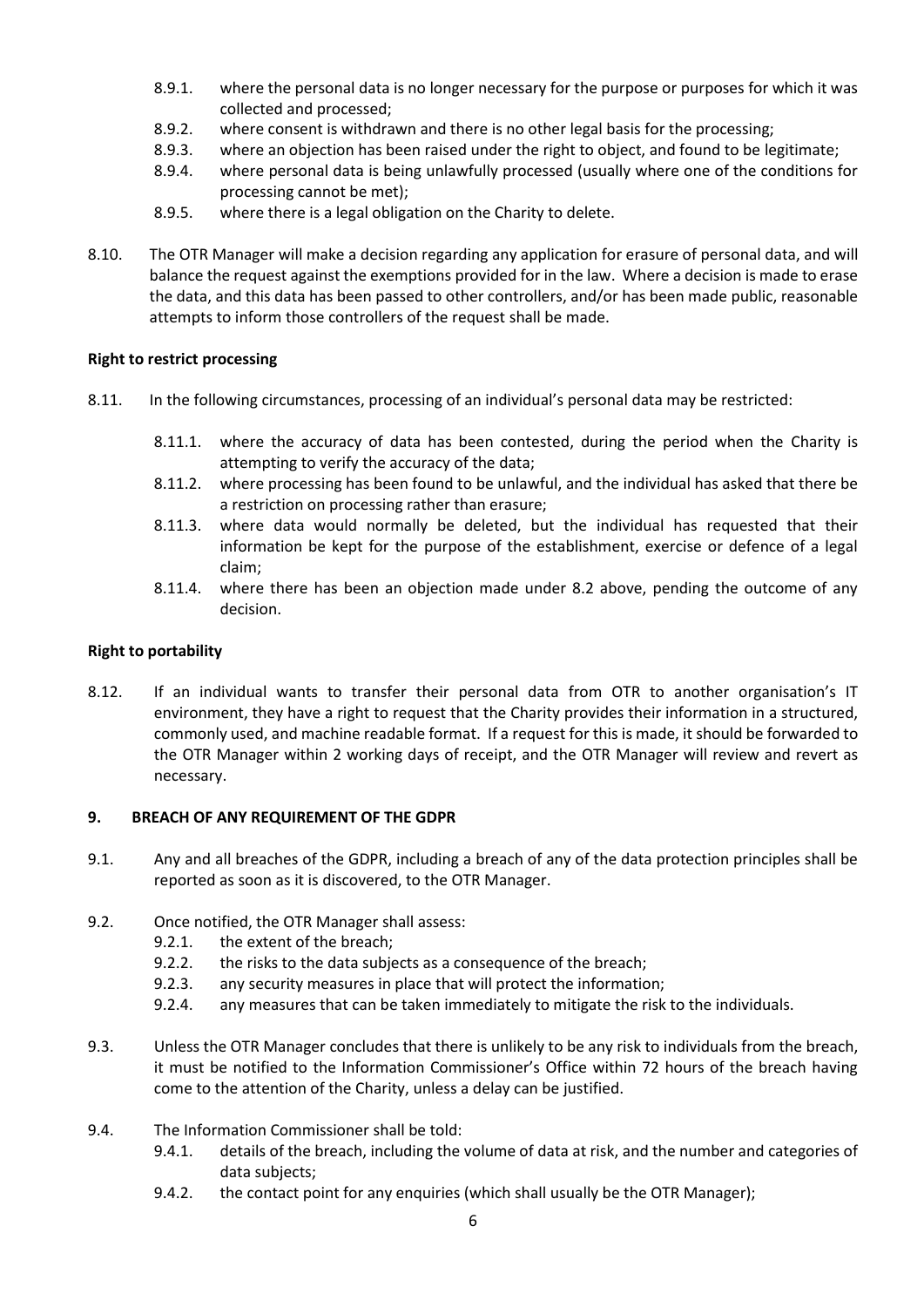- 9.4.3. the likely consequences of the breach;
- 9.4.4. measures proposed or already taken to address the breach.
- 9.5. If the breach is likely to result in a high risk to the rights and freedoms of the affected individuals then the OTR Manager shall notify data subjects of the breach without undue delay unless the data would be unintelligible to those not authorised to access it, or measures have been taken to mitigate any risk to the affected individuals.
- 9.6. Data subjects shall be told:
	- 9.6.1. the nature of the breach;
	- 9.6.2. who to contact with any questions;
	- 9.6.3. measures taken to mitigate any risks.
- 9.7. The OTR Manager shall then be responsible for instigating an investigation into the breach, including how it happened, and whether it could have been prevented. Any recommendations for further training or a change in procedure shall be reviewed by the Board of Trustees and a decision made about implementation of those recommendations.

### **10. CONTACT**

10.1. If anyone has any concerns or questions in relation to this policy they should contact the OTR Manager, Off The Record Twickenham, 2 Church Street, Twickenham TW1 3NJ – email: [info@otrtwickenham.com.](mailto:info@otrtwickenham.com) Telephone: 020 8744 1644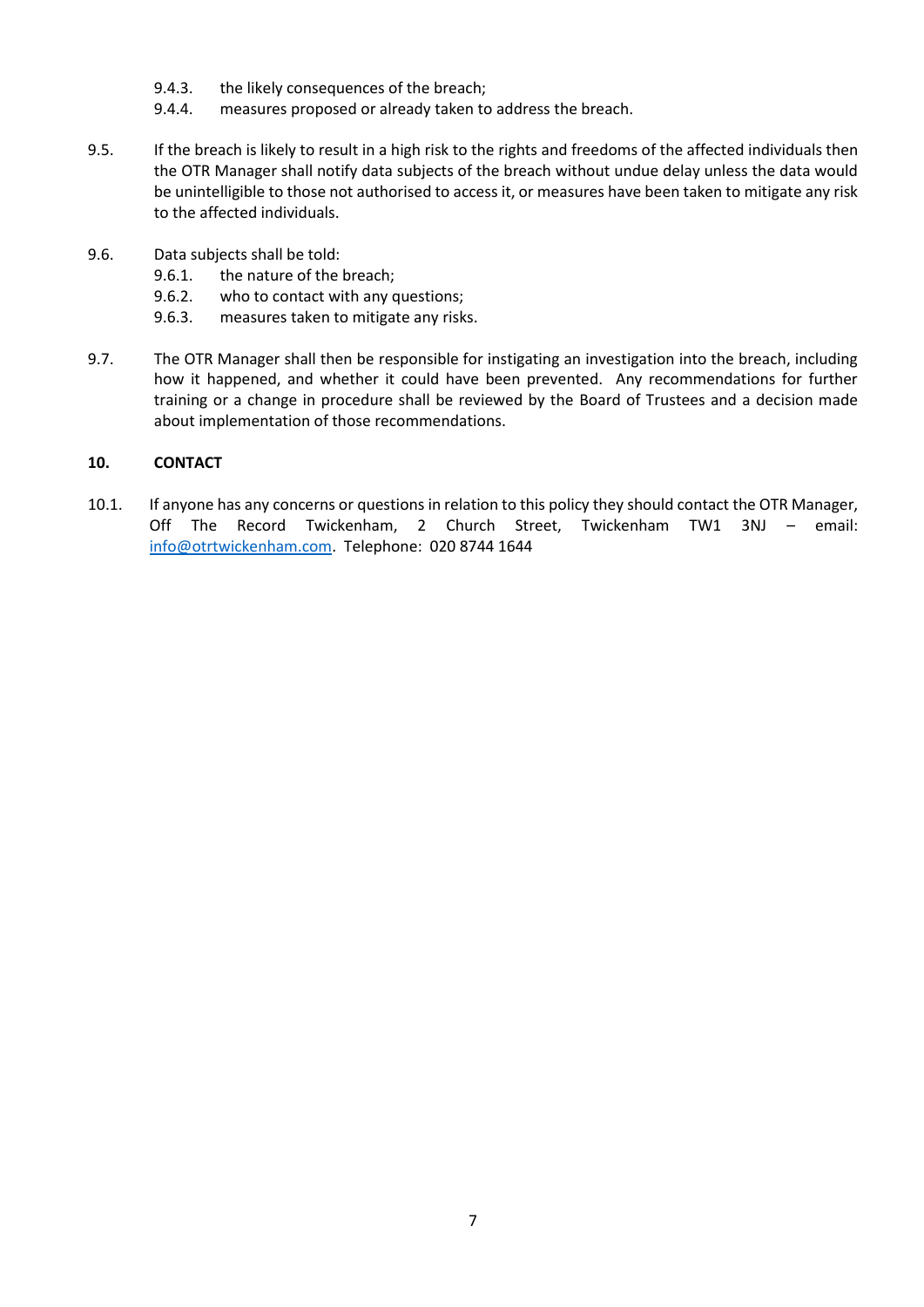#### **DOCUMENT RETENTION POLICY**

#### 1. **INTRODUCTION**

- 1.1. The main aim of this policy is to enable Off The Record Twickenham (the Charity) to manage our records effectively and in compliance with data protection and other regulation. As an organisation we collect, hold, store and create significant amounts of data and information and this policy provides a framework of retention and disposal of categories of information and documents.
- 1.2. The Charity is committed to the principles of data protection including the principle that information is only to be retained for as long as necessary for the purpose concerned.
- 1.3. The table below sets out the main categories of information that we hold, the length of time that we intend to hold them, and the reason for this. If we have decided to keep information longer than the statutory requirement, this has been explained in the table at Section 2.
- 1.4. Section 2 of this policy sets out the destruction procedure for documents at the end of their retention period. The OTR Manager shall be responsible for ensuring that this is carried out appropriately, and any questions regarding this policy should be referred to them.
- 1.5. If a document or information is reaching the end of its stated retention period, but there are good reasons for it being retained longer, it should be referred to the OTR Manager who will make a decision as to whether it should be kept, for how long, and note the new time limit and reasons for extension.

| <b>DOCUMENT CATEGORY</b>                                                           | <b>RETENTION PERIOD</b>                                                   | <b>REASON</b>                                   |
|------------------------------------------------------------------------------------|---------------------------------------------------------------------------|-------------------------------------------------|
| Corporate/Constitutional                                                           |                                                                           |                                                 |
| <b>Company and Charity</b><br>Memorandum and Articles of<br>Association            | Permanent                                                                 | Companies Act 2006<br><b>Charities Act 2011</b> |
| <b>Trustee Minutes of Meetings</b><br>and Written Resolutions                      | Recommended for at least 10<br>years                                      | Companies Act 2006<br><b>Charities Act 2011</b> |
| Documents of clear<br>historical/archival significance                             | Permanent if relevant data<br>protection regulation<br>provisions are met | Data Protection legislation                     |
| Contracts, e.g. with funders,<br>confidentiality and non-<br>disclosure agreements | Length of contract term plus 6<br>years                                   | Limitation Act 1980                             |
| Contracts executed as deeds                                                        | Length of contract term plus<br>12 years                                  | Limitation Act 1980                             |
| Intellectual Property records<br>and legal files re provision of<br>service        | Life of service provision or IP<br>plus 6 years                           | Limitation Act 1980                             |
| <b>Tax and Finance</b>                                                             |                                                                           |                                                 |
| <b>Annual Accounts and Reports</b>                                                 | Permanent                                                                 | Companies Act 2006<br>Charities Act 2011        |
| Tax and Accounting Records                                                         | 6 years from end of relevant<br>tax year                                  | Finance Act 1998<br>Taxes Management Act 1970   |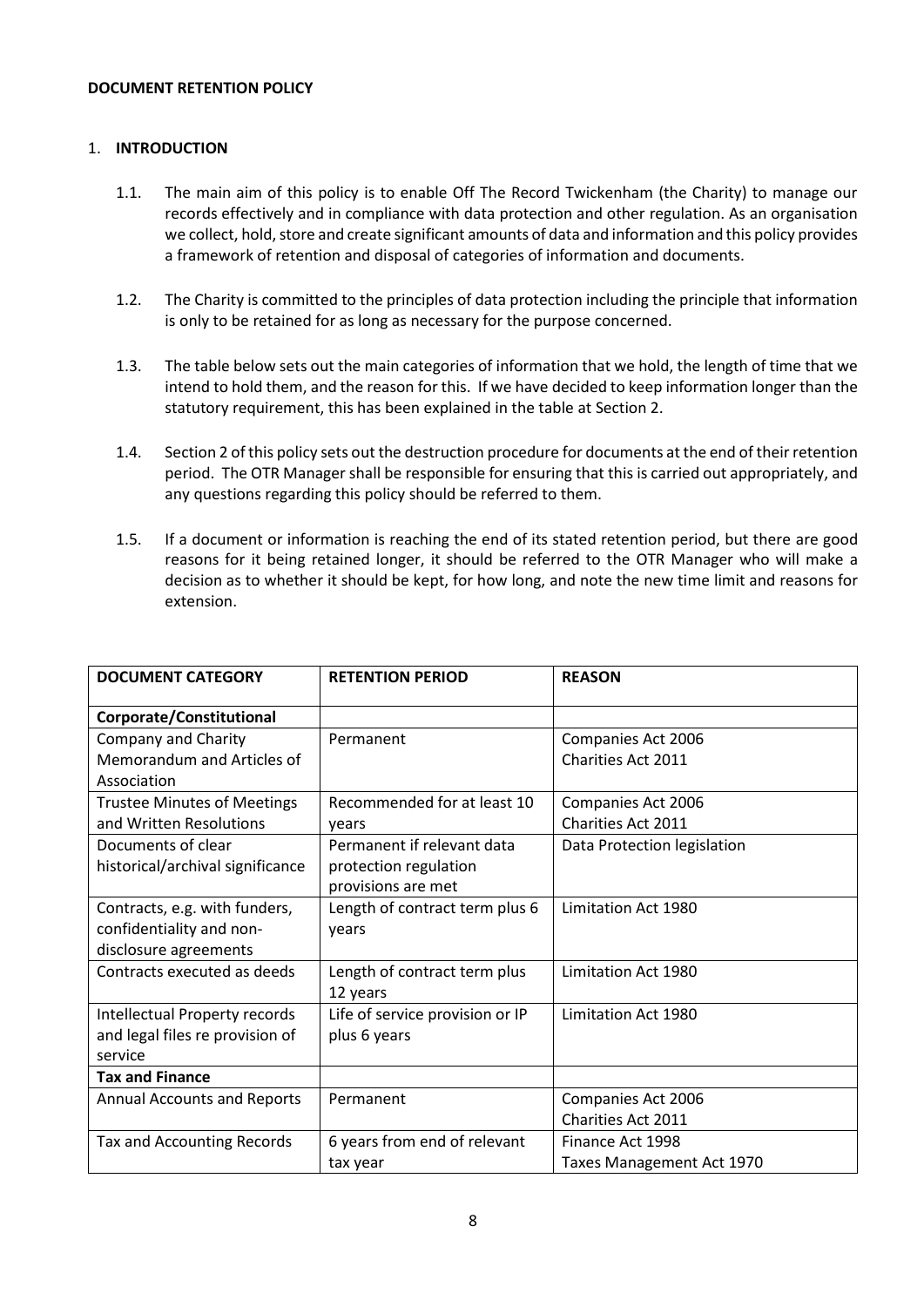| <b>DOCUMENT CATEGORY</b>                             | <b>RETENTION PERIOD</b>             | <b>REASON</b>                                                  |
|------------------------------------------------------|-------------------------------------|----------------------------------------------------------------|
| <b>Banking Records/receipts</b><br>book/sales ledger | 6 years from transaction            | Companies act 2006<br>Charities Act 2011                       |
| Deed of Covenant/Gift Aid                            | 6 years after last payment or       | Legal requirement for tax records                              |
| declarations and                                     | 12 years if payments are            |                                                                |
| correspondence re donations                          | outstanding or dispute over<br>deed |                                                                |
| <b>Insurance</b>                                     |                                     |                                                                |
| <b>Employer's Liability Insurance</b>                | 40 years                            | Employers' Liability (Compulsory<br>Insurance Regulation) 1998 |
| Policies                                             | 3 years after lapse                 | Commercial                                                     |
| Claims correspondence                                | 3 years after settlement            | Commercial                                                     |
| <b>Health &amp; Safety and Medical</b>               |                                     |                                                                |
| General records                                      | Minimum of 3 years                  | <b>Limitation Act 1970</b>                                     |
| Records re work with                                 | Permanent (Recommended up           | Control of Hazardous Substances to                             |
| hazardous substances                                 | to 40 years)                        | <b>Health Regulations 2002</b>                                 |
| Accident Books/records and                           | 3 years after last entry or end     | Reporting of Injuries Diseases and                             |
| reports                                              | of investigation                    | Dangerous Occurrences Regulations<br>1995                      |
| Reporting of Injuries Diseases                       |                                     |                                                                |
| and Dangerous Occurrences                            |                                     |                                                                |
| Regulations 1995                                     |                                     |                                                                |
| <b>Charity Premises/Property</b>                     |                                     |                                                                |
| Leases                                               | 12 years after lease has<br>elapsed | Limitation Act 1980                                            |
| Building records, plans,                             | 6 years after disposal or           | Limitation Act 1980                                            |
| consents, certification and                          | permanent if of                     |                                                                |
| warranties, etc                                      | historical/archival interest.       |                                                                |
|                                                      | Review re longer retention as       |                                                                |
| <b>Pensions Records</b>                              | appropriate.                        |                                                                |
|                                                      |                                     |                                                                |
| Records about employees and                          | As applicable                       | In line with detailed guidance for<br>employers 2017           |
| workers                                              |                                     | http://www.thepensionsregulator.gov.uk                         |
| <b>Employees</b>                                     | For the entire duration of their    |                                                                |
| <b>Administration records</b>                        | contact with OTR and then           |                                                                |
|                                                      | archived for six years              |                                                                |
| Payroll/Employee/Income Tax                          | 6 years from end of current         | Taxes Management Act 1970/IT (PAYE)                            |
| and NI records: P45, P6, P11D,                       | year                                | Regulations                                                    |
| P60 etc                                              |                                     |                                                                |
| <b>Maternity Pay</b>                                 | 3 years after the end of the tax    | <b>Statutory Maternity Pay Regulations</b>                     |
|                                                      | year                                |                                                                |
| Sick Pay                                             | 3 years after the end of the tax    | <b>Statutory Sick Pay (General Regulations)</b>                |
|                                                      | year                                |                                                                |
| HR files and training records                        | Maximum of 6 years from end         | Limitation Act 1970 and Data Protection                        |
|                                                      | of employment                       | legislation                                                    |
| Job Applications (CVs and                            | $6 - 12$ months from the            | ICO Employment Practices Code                                  |
| related materials re                                 | notification of outcome of          | (Recruitment & Selection); Disability                          |
| unsuccessful applicants                              | application                         | Discrimination Act 1995 and Race                               |
|                                                      |                                     | Relations Act 1976                                             |
| <b>Disclosure and Barring Service</b>                | Record of                           | ICO Employment Practice Code                                   |
| Checks                                               | satisfactory/unsatisfactory         |                                                                |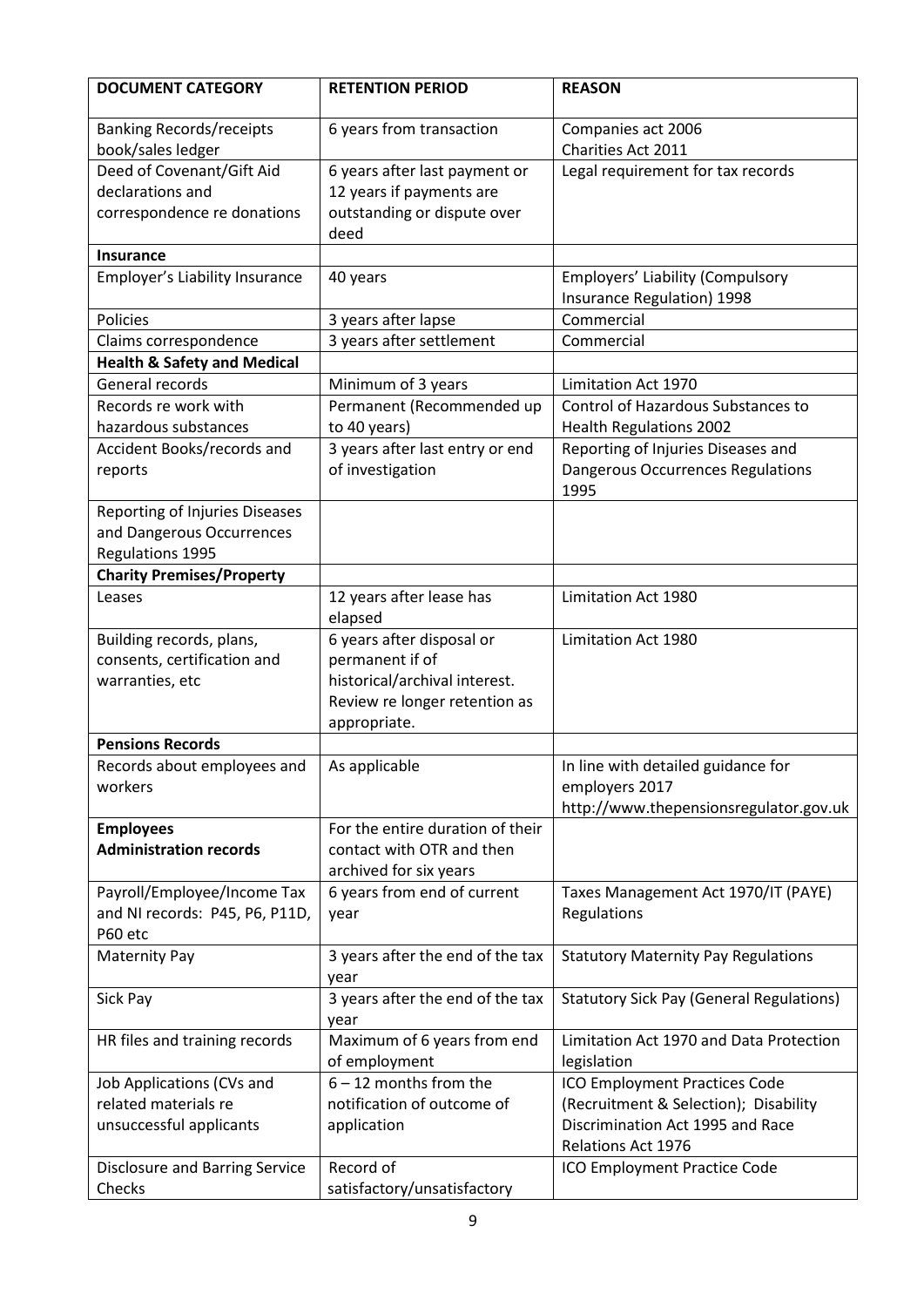| <b>DOCUMENT CATEGORY</b>    | <b>RETENTION PERIOD</b>                                                                                                                                                                                                                                                                                                                                              | <b>REASON</b>                                                                                                                                      |
|-----------------------------|----------------------------------------------------------------------------------------------------------------------------------------------------------------------------------------------------------------------------------------------------------------------------------------------------------------------------------------------------------------------|----------------------------------------------------------------------------------------------------------------------------------------------------|
|                             | result; other information<br>deleted                                                                                                                                                                                                                                                                                                                                 |                                                                                                                                                    |
| Volunteer records           | Assessment undertaken to<br>decide on retention period<br>taking into account risk (e.g.<br>safeguarding re work with<br>children or vulnerable adults).<br><b>Volunteer Counsellor records</b><br>will be retained for the entire<br>duration of their service with<br>OTR and archived thereafter<br>for a period of six years, prior<br>to shredding and disposal | In line with guidance from British<br>Association for Counselling and<br>Psychotherapy to reflect professional<br>liability and legal requirements |
| <b>OTR Service Contacts</b> |                                                                                                                                                                                                                                                                                                                                                                      |                                                                                                                                                    |
| Service users/parents       | For the entire duration of their<br>contact with services provided<br>by OTR and archived<br>thereafter for a period of six<br>years, prior to shredding and<br>disposal                                                                                                                                                                                             | In line with guidance from British<br>Association for Counselling and<br>Psychotherapy to reflect professional<br>liability and legal requirements |
| Other contacts              | Records will be kept on file for<br>as long as the relationship with<br>OTR lasts, with longer<br>retention in terms of archival<br>interest where appropriate                                                                                                                                                                                                       |                                                                                                                                                    |

## **2 DELETION OF DOCUMENTS**

2.1 When a document is at the end of its retention period, it should be dealt with in accordance with this policy.

#### **Confidential waste**

- 2.2 Paper records that contains personal information should be treated as confidential and will be shredded.
- 2.3 Where deleting electronically, please refer to the OTR Manager to ensure that this is carried out effectively.

#### **Other documentation**

2.4 Other documentation can be deleted or recycled where appropriate.

#### **Individual responsibility**

- 2.5 Much of the retention and deletion of documents will be undertaken on a regular day-to-day and to an annual cycle, but when faced with a decision about an individual document, consideration will be given as follows:
	- 2.5.1 Has the information come to the end of its useful life?